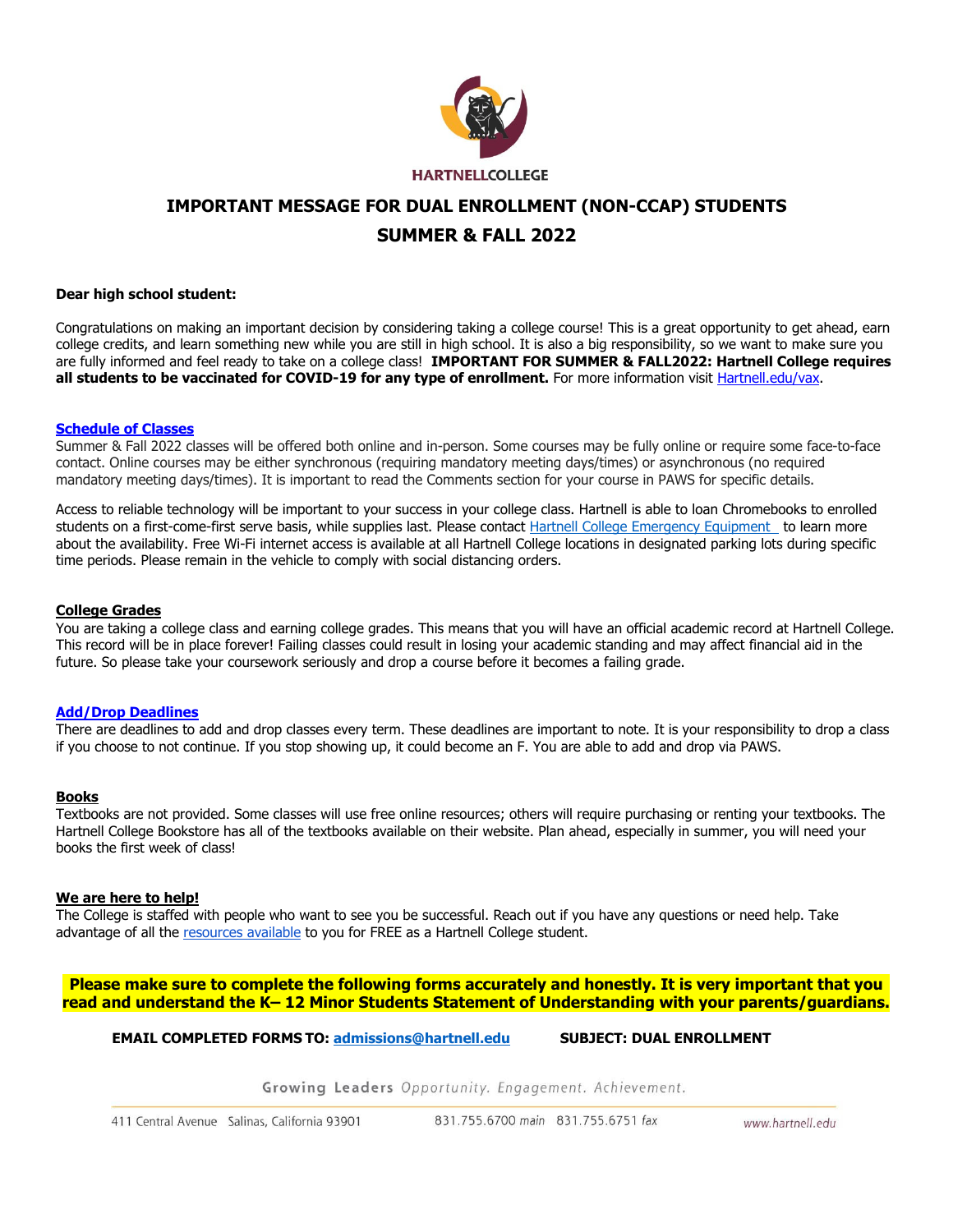

# **DUAL ENROLLMENT (NON-CCAP) 2022 Steps to Enroll for students who are enrolled in Grades 9‐12**

*Per HC Board Policy 5010,* any student whose age or class level is equal to grades 9‐12 is eligible to attend as a special part‐time student or full‐time student for advanced scholastic or vocational courses. Note: PE Course Sections are limited to only 10% for Dual Enrollment (Non‐CCAP) students due to SB338. Register early to ensure a spot!

**IMPORTANT MESSAGE:** Hartnell College offers in‐person and online courses. Some courses may be fully online or require some face-to-face contact. With this comes responsibility of the student to commit to completing all work on the online platform. If there is as attendance commitment for that course, there is no opting out.

# **STEP 1 Complete and submit a Hartnell College Application for Admission online.**

C*omplete the online application at least 1‐2 weeks before Dual enrollment (Non‐CCAP) registration is available. The online application at the very minimum must be completed at least one working day before you can register including during the late add period. Applications are processed and received within 1 working day after completion. You cannot proceed further until this is step has been completed*.

# **STEP 2 Submit proof of COVID‐19 vaccination/exemption**

After receiving your Hartnell College student identification number, submit proof of COVID-19 vaccination at least 3 days in advance of registration date. If submitting a medical/religious exemption. The request must be submitted at least a month in advance of the start of the term. You will not be allowed to register until vaccination/exemption has been verified. For more information visit the Covid‐19 vaccination page.

# **STEP 3 Complete the Course Placement Tool (only applicable for English and Math courses)**

This web tool will allow you to self‐pace in the appropriate English and/or math class at Hartnell College. You will need to know your high school GPA, as well as your last Math class and grade in high school. If you need help completing the Course Placement Tool contact the Placement Office at placement@hartnell.edu or 831‐759‐6054. If you are not planning to enroll in English or Math or you have already completed successfully English and/or Math at Hartnell; skip Step 3 and continue to STEP 4.

# **STEP 4 Read and Complete the Dual Enrollment (Non‐CCAP) Form & K‐12 Minor Student Statement of Understanding**

Meet with your current school principal and/or counselor and complete the Dual Enrollment (Non‐CCAP) form **(All course information must be completed‐ HARTNELL will NOT accept blank Dual Enrollment** (Non‐CCAP) **forms and you will be redirected back to your high school)**. Your current high school principal and/or high school counselor will determine which classes you need to enroll in and the equivalent courses that are available at Hartnell. Please be sure to check with your high school counselor to understand if and how the college credit will count on your high school transcript.

# **This form must be signed by all those listed below before you can register (Electronic signatures are accepted)**

**1. Student Signature 2. Parent or guardian signature 3. School principal or high school designee (high school counselor) signature** 

## **STEP 5 Completed documents with INK SIGNATURES can be emailed by the student to the Admissions & Records Office at admissions@hartnell.edu to be admitted to the College and set up for registration. Completed documents that have ELECTRONIC SIGNATURES must be emailed by the high school designee to admissions@hartnell.edu.**

We highly recommend that *all required forms in the Dual Enrollment* (Non-CCAP) packet be submitted at least 1-2 weeks before Dual Enrollment (Non‐CCAP) registration opens for K‐12 students for full semester courses. For short‐term courses, registration is open one week before the course start date. We will continue to accept Dual enrollment (Non‐CCAP) forms on a first‐come; first‐serve basis through the add/drop period. Please be sure to check your Hartnell email to obtain your User ID and initial password to log into to the online register system. It is highly recommended to keep a copy of the Dual enrollment (Non-CCAP) form for you records.

**STEP 6 Register for Classes** - Registration for Dual Enrollment (Non-CCAP) Students is published in the current Schedule of Classes which is available online at www.hartnell.edu. Dual Enrollment (Non‐CCAP) Students enrolled in 9 – 12 grades may register by using: **PAWS Self Serve.**  Visit our Enroll Now webpage to watch how-to guides to help with your PAWS Self-Serve account. Students can obtain assistance in registering by contacting admissions@hartnell.edu throughout the registration time period*.* Students who wait to register for classes once the semester has begun (add/drop period) **OR** if a class is closed (full) the student must contact the faculty teaching the course in which they wish to register AND **obtain** add authorization from the instructor. The add authorization has an expiration date, so register immediately. All registration rules still apply for students using add authorization. Students are ultimately responsible for successfully completing their enrollment using add authorization on PAWS Self-Serve to ensure they are registered for the class. *No registration or add/drop for courses will be accepted after the add/drop period has ended.*

# **STEP 7 Pay your Fees.**

Enrollment Fees for Dual Enrollment (Non-CCAP) Students are waived. However, the \$12.00 Hartnell Student Activities Fee MUST be paid by the conclusion of the Add/Drop period or a Business Office hold will be placed on the student record. Payment can be made via PAWS Self-Serve. *Dual students are required to pay for their own books and supplies required for classes.* 

# **STEP 8 Pick up your CAT CARD (HC Student ID Card)**

As a Hartnell College student, you can get a Car Card. For more information, visit the Cat Card webpage. Be sure to keep a copy of proof of payment of the \$12.00 Hartnell Student Activities Fee.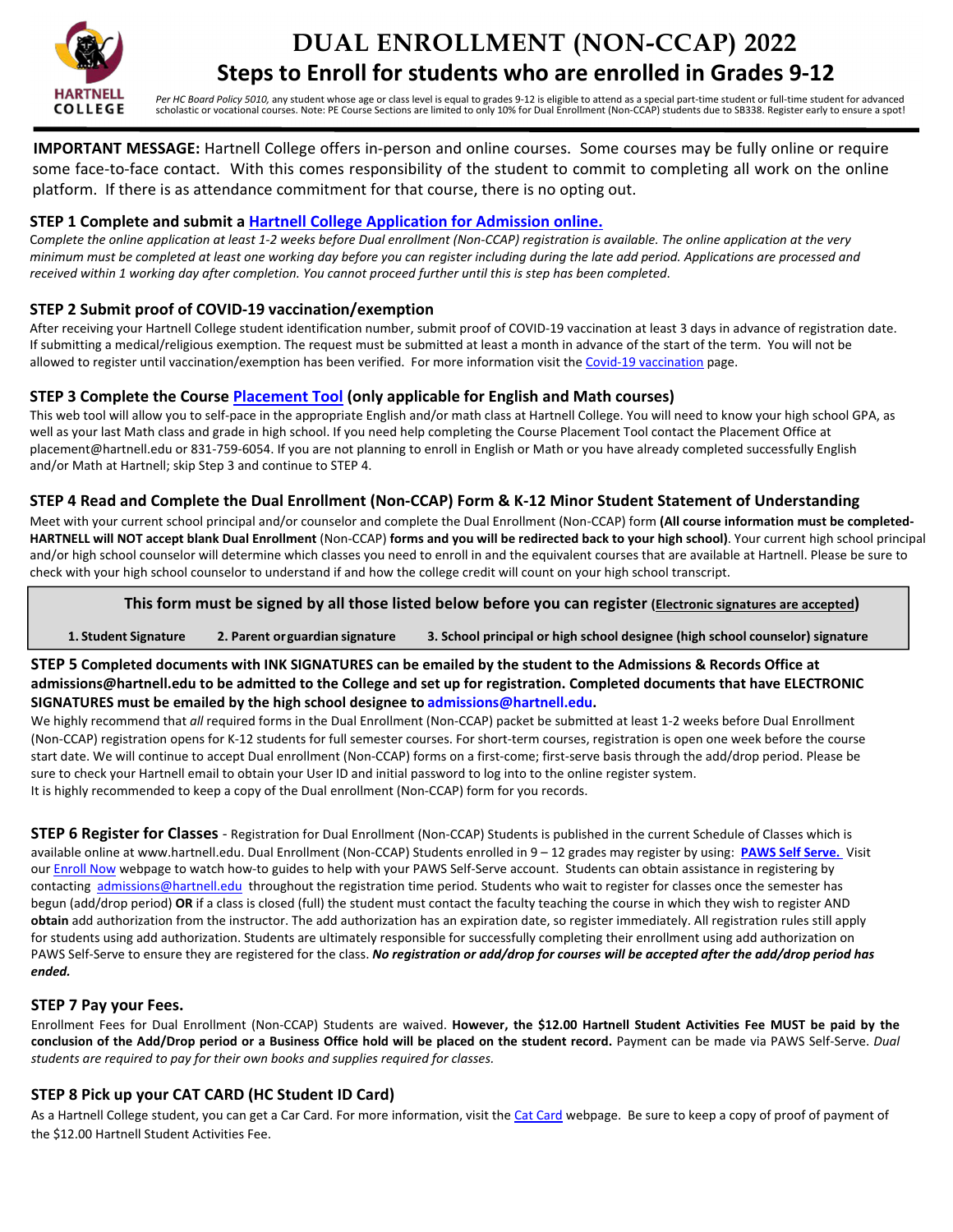

# 2022 DUAL ENROLLMENT (Non-CCAP)

Approved forms must be submitted to Hartnell Admissions and Records prior to registration

| Please print using ink                       |                                                                                                                                                 |                                                                                                                                                 |
|----------------------------------------------|-------------------------------------------------------------------------------------------------------------------------------------------------|-------------------------------------------------------------------------------------------------------------------------------------------------|
|                                              | Summer 202________                                                                                                                              |                                                                                                                                                 |
|                                              |                                                                                                                                                 |                                                                                                                                                 |
| Current Grade Level: <u>________________</u> | Date of Birth: <u>________________________</u>                                                                                                  | Current Age: ________________________                                                                                                           |
|                                              |                                                                                                                                                 |                                                                                                                                                 |
|                                              | The student is recommended for the following courses:<br>completed by the high school before registration will be processed. Do Not Leave Blank | (The maximum units that can be taken for a Fall semester is 11.0; for Summer semester the maximum is 6.0 units) This section must be approved & |
| Section #                                    | Course Name & #                                                                                                                                 | <b>Principal's or Designee's Initials</b>                                                                                                       |
| Example: 0722                                | English 101                                                                                                                                     | (each course <b>must</b> be initialed for approval                                                                                              |
|                                              |                                                                                                                                                 |                                                                                                                                                 |
|                                              |                                                                                                                                                 |                                                                                                                                                 |

# **FOLLOWING SIGNATURES ARE ALL NECESSARY FOR REGISTRATION**

(Please see the reverse for the specific guidelines)

## **Student's Signature (electronic signatures are acceptable) Date**

I declare under penalty of perjury that the statements submitted by me in connection with this recommendation form are true and correct. All materials submitted by me for purposes of admission become the property of Hartnell College. I understand that falsification, withholding pertinent data, or failure to report data changes may result in my dismissal. I certify that I understand that by enrolling in courses at .<br>Hartnell College that the coursework will become part of my overall academic college record which includes my overall GPA. I further understand that my grades (including "W" grades) may affect future Financial Aid. I understand that it is my responsibility to register for the courses that are recommended by my high school principal/counselor as shown above. Failure to enroll in recommended courses may *result in coursework that may not be accepted at the high school*

## **Parent/Guardian Signature (electronic signatures are acceptable) Date**

I approve of my son/daughter taking the above listed course(s) at Hartnell College. I understand that there are privacy restrictions on my child's records and I will be unable to obtain information or transcripts without their written consent. I understand that my child is required to adhere to the academic standards, rules, and regulations of the College. I understand that no extra supervision is provided for minors *before, during or after class. I understand that my child may be required to participate on field trips as part of the requirements of the course*

# K-12 Principal's or Designee's Signature (electronic signatures are acceptable) **Date**

I am pleased to recommend the above-named student for enrollment in Hartnell College courses. I believe they are academically prepared for the scholastically advanced course(s) listed above. This student has availed themselves of all opportunities to enroll in an equivalent course at their district of attendance, per the Education Code, Sections 48800, 48800.5 and 76001(a),(b). For summer session *only, the School Designee's signature below guarantees no more than 5% of the total number of pupils who completed that grade immediately prior to the time of recommendation.* 

| Associate Vice President for Academic Affairs Signature (signature is required for students in grades K-8 only) | <b>Date</b> |
|-----------------------------------------------------------------------------------------------------------------|-------------|
| $APD-IRDMAD00$                                                                                                  |             |

*.*

*.*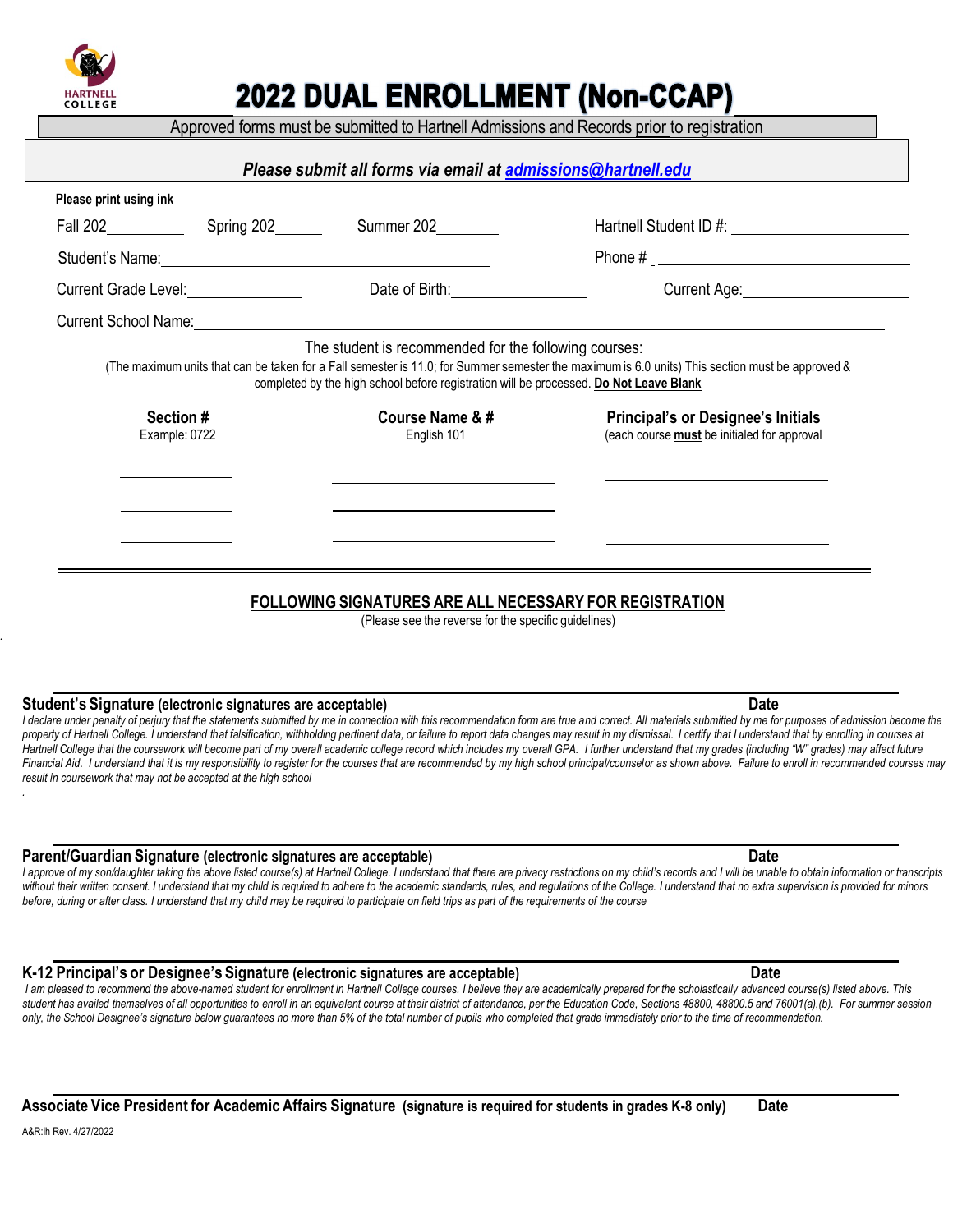

# **K – 12 Minor Students Statement of Understanding**

| Semester/Year:  | Date:                  |
|-----------------|------------------------|
| Student's Name: | Hartnell Student ID#/: |

It is imperative that parents and their minor children understand that, as a Hartnell student, they are entering a college environment which carries with it certain possible situations, which cannot always be anticipated. The atmosphere of classes reflects a diverse adult student population.

The list below is not meant to create undue concern for parents or the minor students, but only to serve as an advisory so that the minor will have a positive educational experience here at Hartnell College. 

**RIGHTS OF ACCESS**: Under Section 49061 of the Education Code, parents of community college students do not have a right of access to their children's student records, regardless of whether the student is under the age of 18. Also, under federal law Section 1232g of Title 20 of the United States Code), there is a general right of parental access to student records, but not for college students, regardless of age. In accordance with this regulation, a student's college record (including their Hartnell transcript) will be released to the parents only with the written consent of the minor student.

# **POSSIBLE SITUATIONS:**

- All college coursework and grades earned become a permanent part of the student's official college academic history and transcript.
- Poor grades can affect their academic future in such areas as admission to college/universities, eligibility for financial aid, etc.
- Students must adhere to Hartnell College's Student Code of Conduct. All disciplinary incidents become a part of the student's personal history.
- Students are expected to meet all College deadlines such as dropping by established deadlines, as well as submitting class assignments on time, etc.
- Attendance is required. No one will call if the minor student misses class. It is important for students to adhere to Hartnell College's Attendance Policy.
- Parents are not allowed to be present in the classroom unless they are registered students for that class.
- Instructors cannot inform parents when classes are canceled at the last minute or when the class ends prior to the appointed time. Instructors are not obligated to sit with a child while he/she waits to be picked up.
- Courses may include frank discussion of sensitive topics, and audio-visual presentations may be graphic in the content and/or language.
- Group work, field trips, and/or class presentations may be expected in the class. If required, these activities and assignments will not be modified to accommodate minors.
- Students may be exposed to adult language outside of the classroom.
- Students may have access to brochures such as pregnancy, HIV, sexual harassment, alcohol and drug use. Condoms in vending machines are also available in some male and female restrooms on campus.

**I certify that I have read the "K-12 Minor Students Statement of Understanding" and release him/her to attend Hartnell College as a College student for the semester listed above.** 

Parent/Guardian Signature **Date of Contract Contract Contract Contract Contract Contract Contract Contract Contract Contract Contract Contract Contract Contract Contract Contract Contract Contract Contract Contract Contrac**